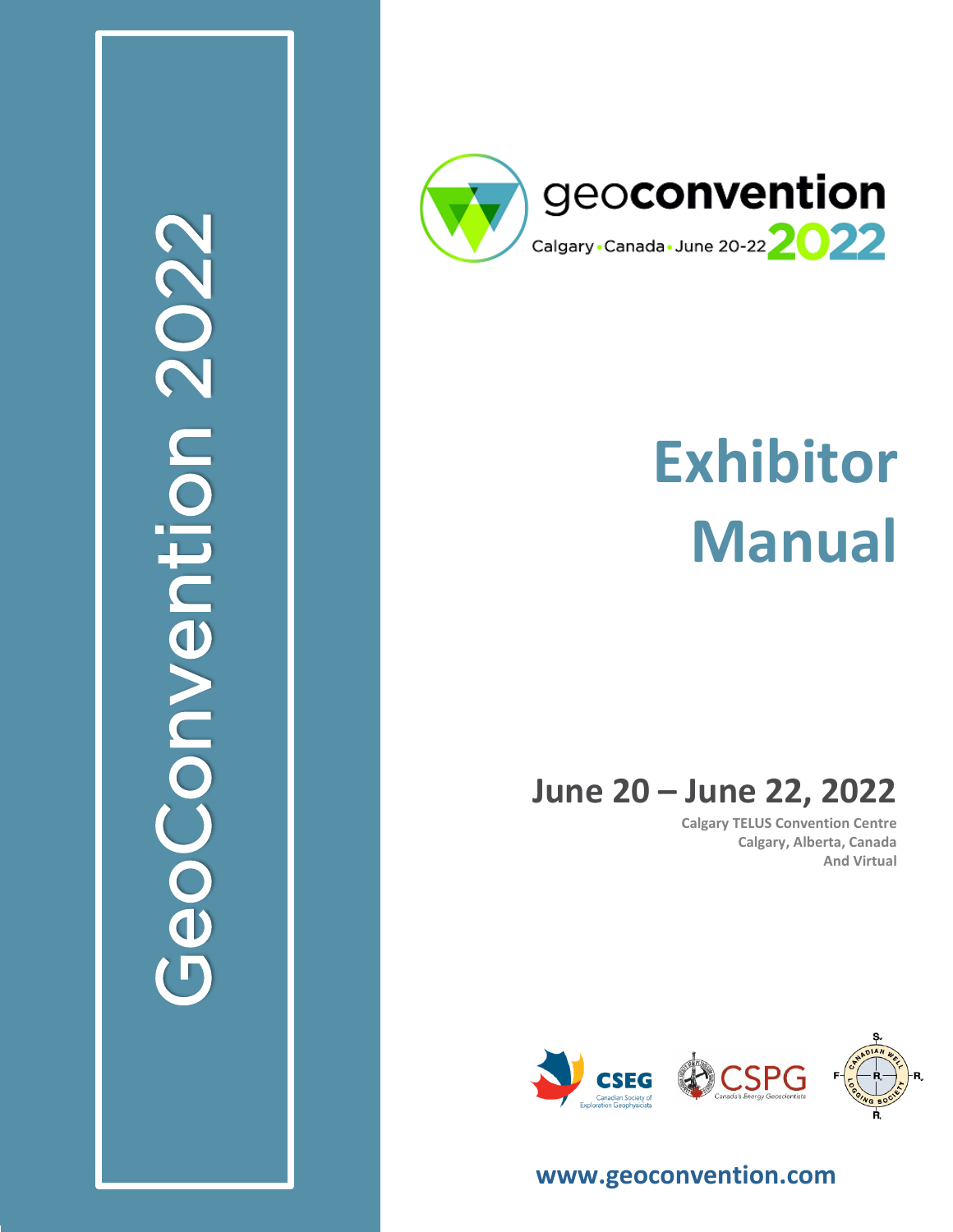## **Table of Contents**

| <b>Exhibitor Move In</b><br><b>Exhibitor Meeting</b><br><b>Exhibitor Move Out</b>                                                                                  |
|--------------------------------------------------------------------------------------------------------------------------------------------------------------------|
| Included with your booth<br><b>Exhibit Display Specifications &amp;</b><br><b>Restrictions Exhibitor Appointed</b><br>Contractors                                  |
| Food and Beverage<br><b>Service Centre Hours</b><br>Delivery of Exhibit Materials to Booth<br>Dismantle and Move-Out Information Post<br>Show Paperwork and Labels |
|                                                                                                                                                                    |
| Restrictions<br>Liability                                                                                                                                          |
|                                                                                                                                                                    |
|                                                                                                                                                                    |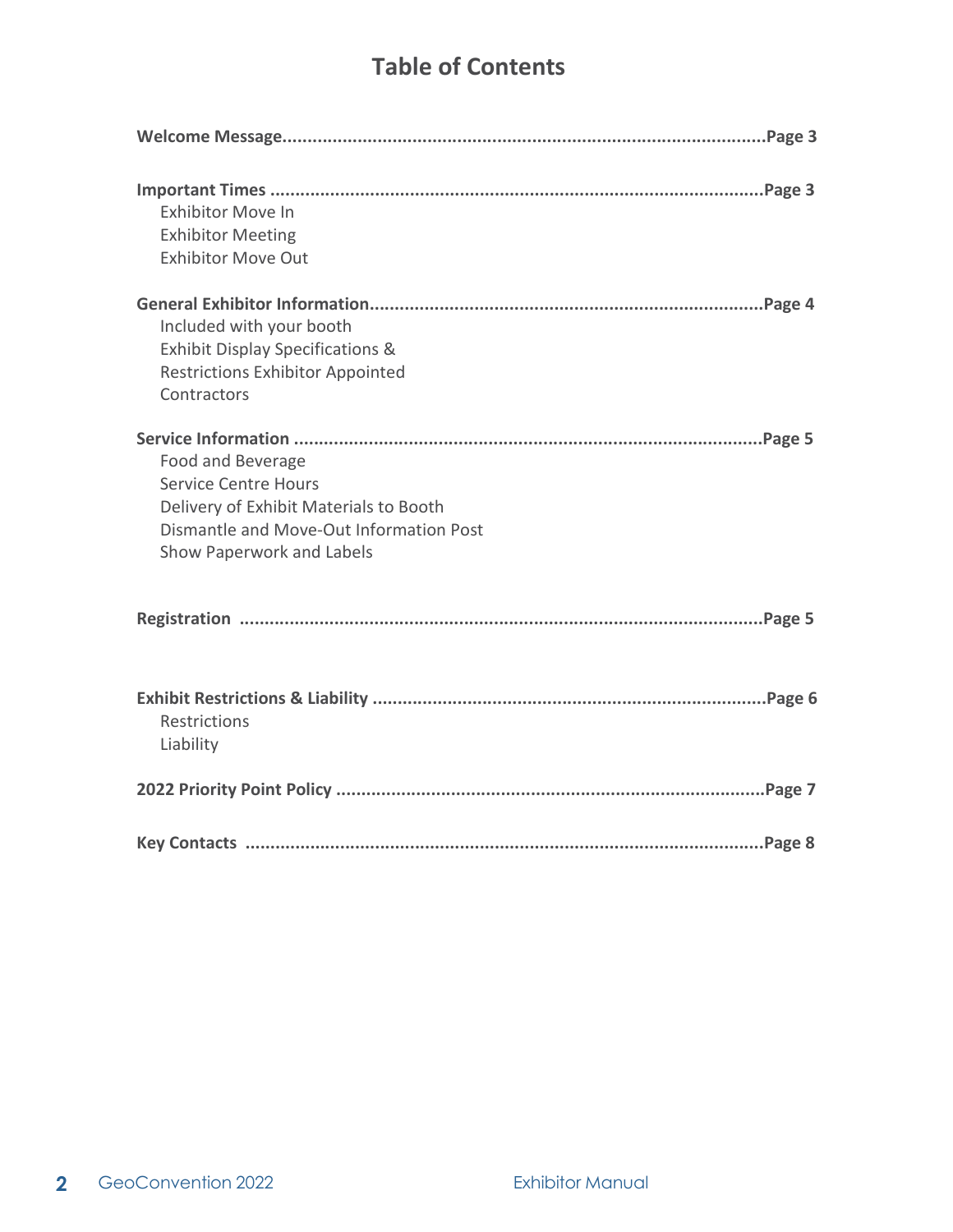## **WELCOME TO GEOCONVENTION 2022**

The Convention Organizing Committee strives to ensure that you have a successful experience exhibiting. This manual will enable you to find the information and services that you need to exhibit. There is a lot of information, so we urge you to read it from start to finish familiarizing yourself.

## **EXHIBIT MOVE IN**

FOR 20'x20' BOOTHS, PLEASE CONTACT DUSTIN A[T EXHIBIT@GEOCONVENTION.COM.](mailto:EXHIBIT@GEOCONVENTION.COM.) This includes exhibit houses.

GLOBAL SHOW SERVICE is able to handle shipments as they arrive; booking time with the dock is not required. **Any deliveries that come to the loading dock will incur handling charges from Global Show Service**. Please see the Welcome letter and associated Material Handling order form for more information.

#### **GENERAL MOVE-IN**

June 19th, Sunday June 20th, Monday 12:00 PM – 11:30 PM (the access doors will lock at 6 PM, but setup may continue until 11:30 PM) 7:00 AM – 3:00 PM (the opening Icebreaker will begin at 4:30 PM on the Exhibit Floor)

## **EXHIBIT HOURS**

| June 20th, Monday    | 4:30 PM $-6:30$ PM (New for 2022) |
|----------------------|-----------------------------------|
| June 21st, Tuesday   | $9:00$ AM $-6:30$ PM              |
| June 22nd, Wednesday | $9:00$ AM $-3:30$ PM              |

**Exhibitors will be allowed into the exhibit hall 2 hours before the hall opens**

## **EXHIBITOR MOVE - OUT**

June 22nd, Wednesday 3:31 PM – 11:59 PM

## **EXHIBITORS' MEETING**

The Exhibitors' Breakfast Meeting will take place on Wednesday, June 22nd at 8:15 AM in the Exhibit Hall. You will have the opportunity to communicate on all aspects of the convention, network with other exhibitors and learn about next year's conference.

This is also the time and place to return your 'Application and Contract for Exhibit Space' for the 2023 GeoConvention. **10 bonus Priority Points will be given if the completed application is submitted either by the end of the Convention or by August 1st, 2022.**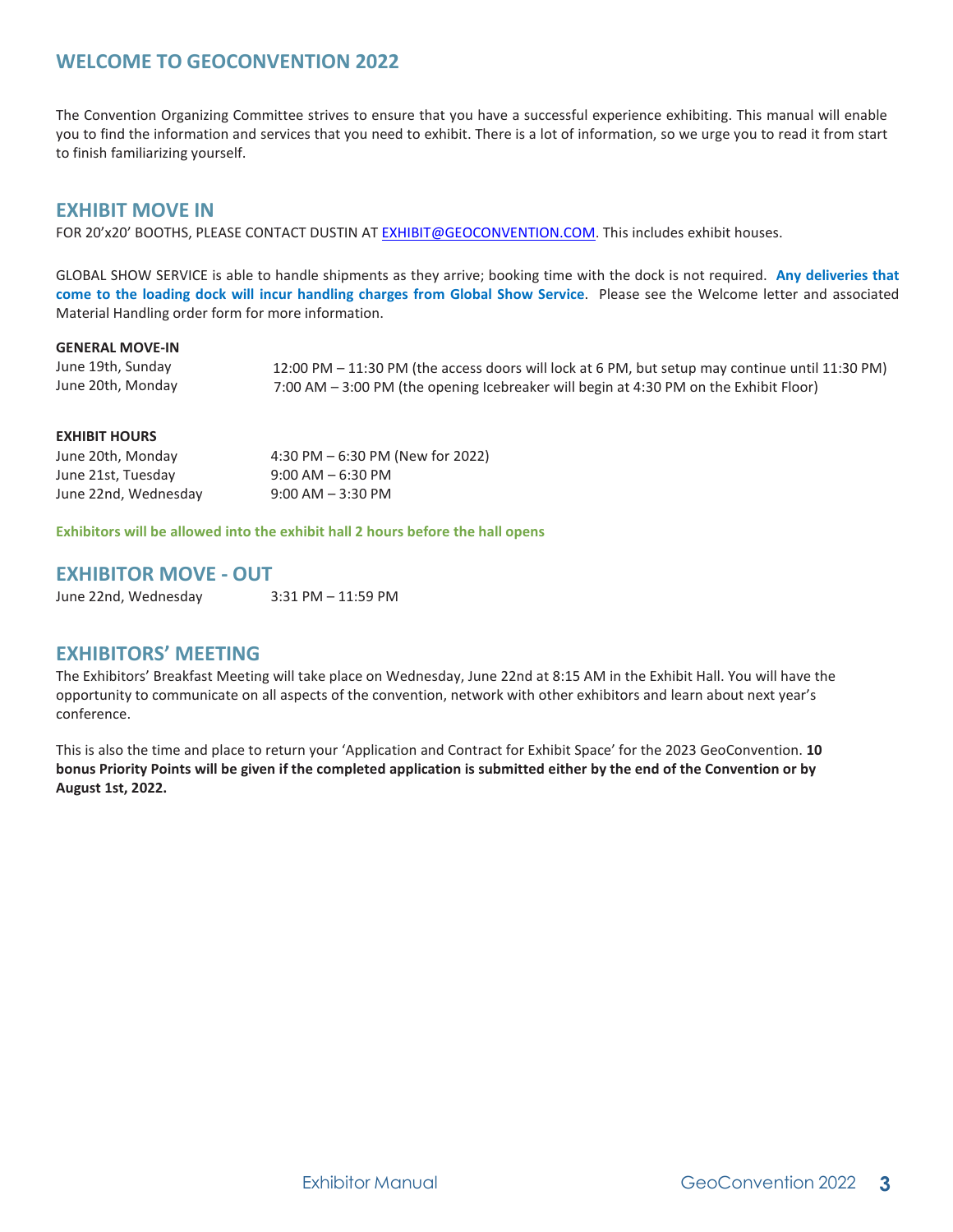## **GENERAL EXHIBITOR INFORMATION**

#### **EXHIBIT SPACE INCLUDES THE FOLLOWING:**

- **•** 1 Full Convention Delegate Registration per 10'x 10' booth space (not included with non-profit space)
- **•** 2 Booth Personnel Staff registrations per 10' x 10' booth space
- **•** 8 foot draping and 3 foot side draping to separate individual booth spaces
- **•** 24 hour general security in Exhibition Hall
- **•** Company listing in the Delegate Book
- **•** Company listing and link to the company website on the GeoConvention Website
- **•** Company listing and link in the mobile app
- **•** Complimentary vacuuming of exhibit space prior to show opening
- **•** Virtual Booth, displayed with the online program

#### **EXHIBIT SPACES DOES NOT INCLUDE THE FOLLOWING:**

- **•** Carpeting of Exhibit space (required by Show Management)
- **•** Hook ups for Internet, fiber optics, telephone lines and electrical
- **•** Janitorial Service and Exhibit Space Décor
- **•** Shipping and Transportation of booth materials
- **•** Drayage and Material Handling if the dock is used, this will be charged by show services; please refer to their pricing/order package for more information
- **•** Pre and/or post-convention storage for booth materials

#### **EXHIBIT DISPLAY SPECIFICATIONS AND RESTRICTIONS**

**10 x 10 ft. (3m x 3m)** – displays cannot exceed 8 feet in height, the height of the draped back wall. No exhibit or display fixture may extend beyond 5 feet from the booth back wall if that exhibit or fixture is more than 3 feet in height. **Nothing in the front 5 feet of an exhibit booth may be higher than the 36-inch high sidewall.** Exceptions to these height limitations may be allowed in specific areas of the exhibition hall, provided the Exhibitor makes a request in writing to the Exhibit Committee.

**ISLAND DISPLAYS** - have no height restrictions other than the ceiling height of the exhibit hall. However the GeoConvention Convention Management shall be the sole judge of whether a structure, tower, overhead sign, or banner unduly restricts the visibility of other displays in the exhibit area.

#### **EXHIBITOR APPOINTED CONTRACTORS**

If your company is using a contractor for your booth building and dismantles, please notify the Chair of your contractor and have them furnish a certificate of insurance to [exhibit@geoconvention.com](mailto:exhibit@geoconvention.com) no later than June 1st, 2022. The valid Certificate of Insurance, which identifies the firm as carrying minimum comprehensive general liability coverage of one million dollars and a minimum of two million dollars excess liability. The certificate must also show GeoConvention Partnership listed on the policy as "additional insured". Failure to do so could cause unnecessary delays in setting up your booth.

#### **VIRTUAL BOOTH**

Your in-person space comes with a complimentary virtual booth, allowing you to further your impact and branding opportunities inline with the virtual program (available through December 31, 2022). Details on building your space are available through the Virtual Booth Portal and [linked here.](https://geoconvention.com/wp-content/uploads/documentation/2022/virtual-exhibitor-instruction-guide.pdf)

You are not expected to be online and engage through the virtual platform during the show, but you may want to check in to see if any questions have been raided via the booth chat.

#### **ACKNOWLEDGEMENT FORM**

All exhibitors must return the acknowledgement form, found on the GeoConvention website, Exhibitor Resources Tab, indicating they have read and understand this document.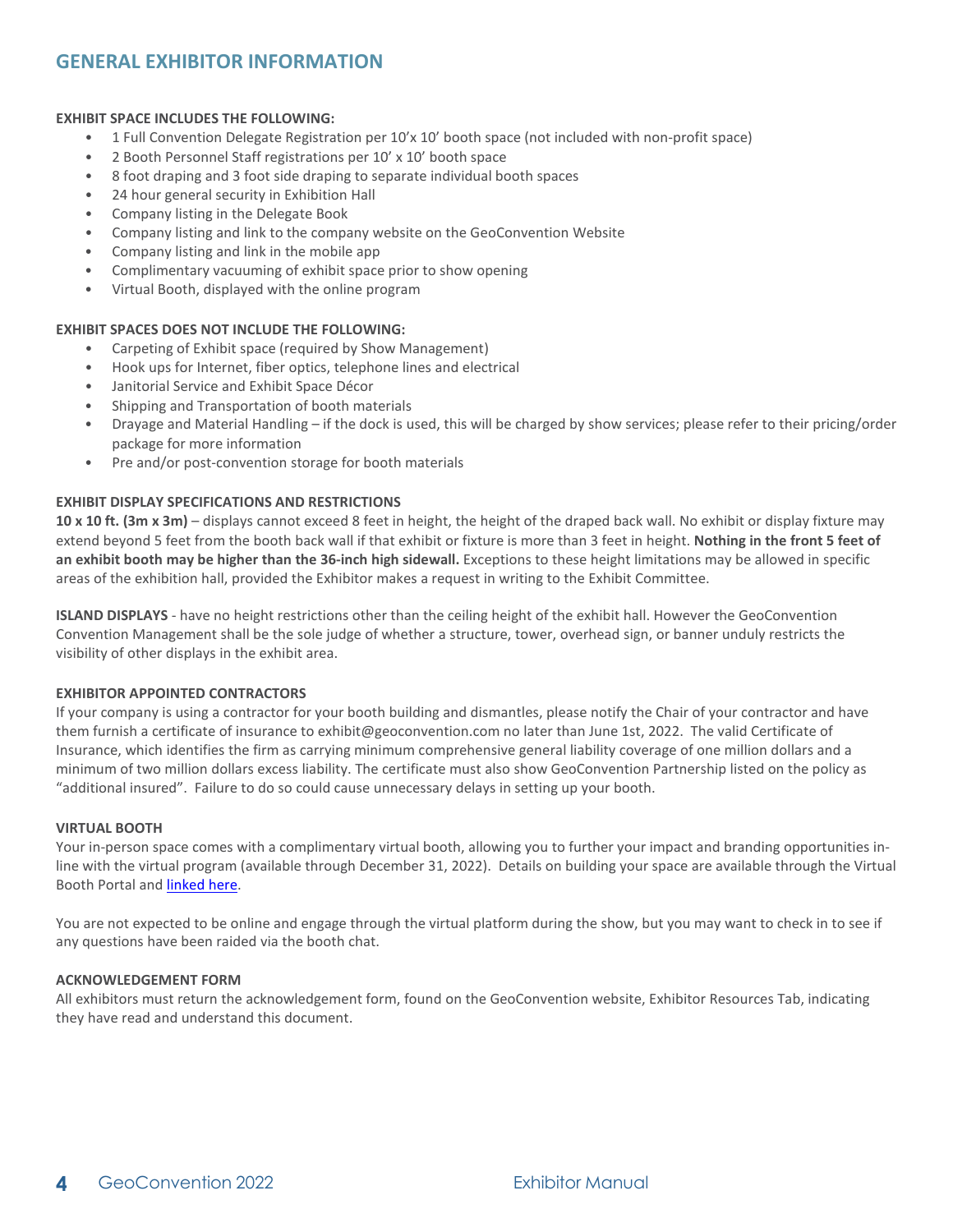## **SERVICE INFORMATION**

**FOOD AND BEVERAGE – THE CALGARY MARRIOTT HOTEL IS THE EXCLUSIVE CATERER TO THE CTCC.**

Exhibitors without prior permission may bring no food and/or beverages into the facility. For information or menu selections, please contact the catering department.

**SERVICE CENTRE HOURS** – Staff will be available at The Global Show desk during move-in and move-out.

**GEOCONVENTION ASSISTANCE** – The GeoConvention team will be stationed on the exhibit floor for general inquiries and assistance – check the mobile app and handbook for booth number

**DELIVERY OF EXHIBIT MATERIALS TO BOOTH** – Exhibitors are responsible for arranging to have all equipment and/or display material delivered to and removed from the exhibit booth(s) and for all booth set-up/dismantling and furnishings. **Any deliveries that come to the loading dock will incur handling charges from Global Show Service.** 

**DISMANTLE AND MOVE-OUT INFORMATION** – Global will begin returning empty containers as soon as the aisle carpeting is removed from the exhibit floor.

As tear down before exhibit hours end is very disruptive to other exhibitors, tear down will not commence until close of show. **Any exhibitor dismantling their exhibit material before close of show will automatically lose all of their accumulated points.**

**All exhibitor materials must be removed from the exhibit floor by Wednesday, June 22nd at 11:59 pm.**

**POST SHOW PAPERWORK AND LABELS** – Be sure your carrier knows the company name and booth number when making arrangements for shipping your exhibit at the close of the show.

**SHIPPING INFORMATION** – All items and materials brought into the facility will be subject to Material Handling Charges and are the responsibility of the Exhibitor. This also applies to items not ordered through the Official Show Vendors.

## **SHOW SITE SHIPPING ADDRESS:**

Exhibiting Company Name/Booth # GeoConvention 2022 C/O Global Show Service North Loading Dock 705 – 1st Street SE Calgary, AB T2G 2G9 Canada

## **REGISTRATION**

## **Please note that exhibitor registration is open for staff and complimentary passes**

- 1. For each 10'x10' (3m x 3m) booth space that you purchase, you are entitled to:
	- One full convention delegate registration (not included with non-profit booths)
	- Two booth staff passes
- 2. Additional Booth Staff passes may be purchased by using the Exhibitor Management Portal; watch your email for a unique URL to access the portal.
- 3. Exhibit Floor Day Passes will be valid for the three days of the convention. These passes are included with the full convention delegate registration and are free of charge to others, if registered in advance (\$25 on-site) and provide access to the exhibit floor. GeoConvention will issue personalized mailings and PDF invitations that exhibiting companies can send out to promote their participation in the show; these are valid for unlimited uses.
- 4. Move -In/Move-Out All of the employees of the exhibitor appointed contractors and the employees of exhibiting companies will be required to wear a badge during Move-in and Move-out.

## **QUESTIONS**

Please contact Dustin Menger by phone at **(587) 350-6046** or by email at **[exhibits@geoconvention.com](mailto:exhibits@geoconvention.com)**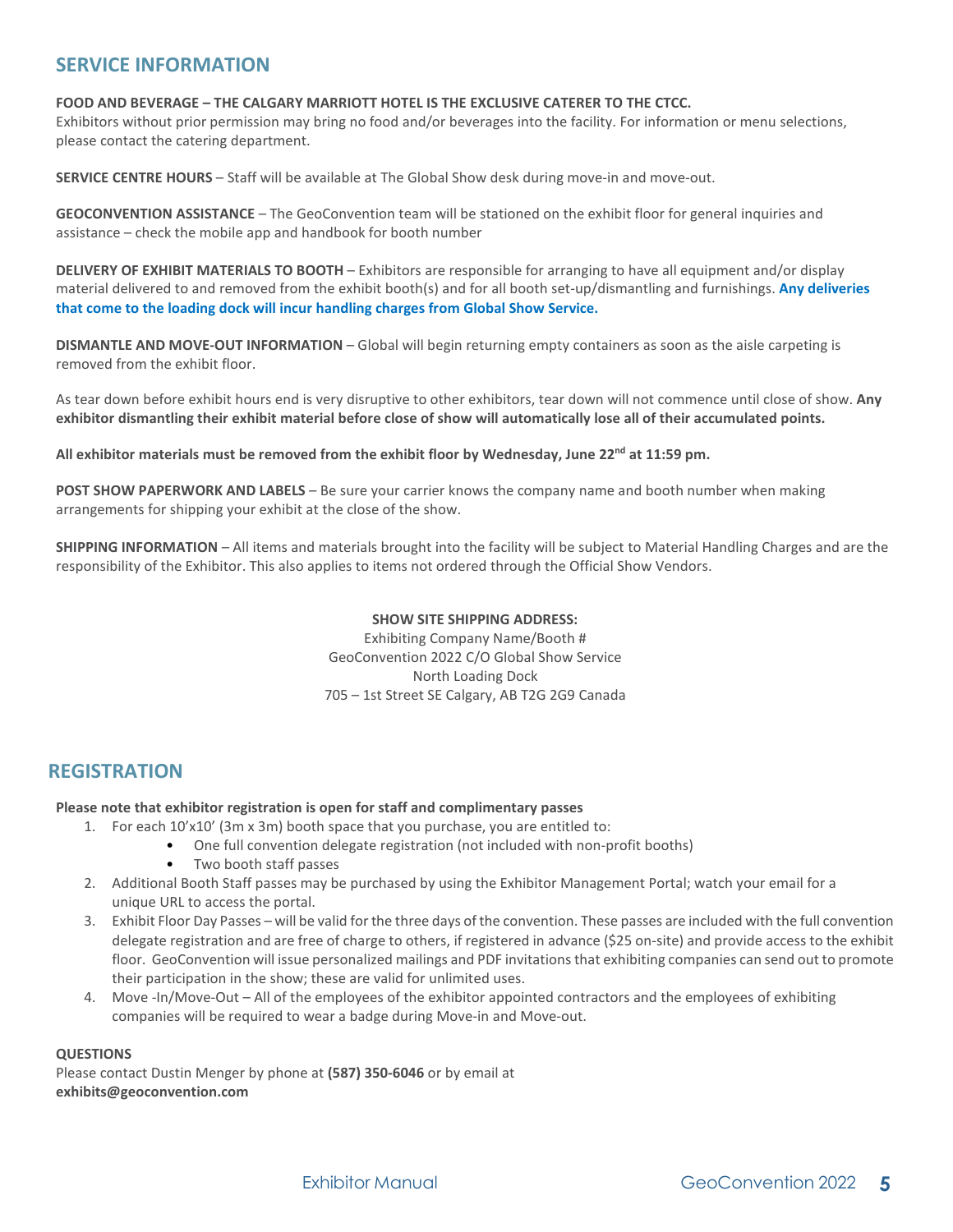## **EXHIBIT RESTRICTIONS & LIABILITY**

#### **Restrictions**

- 1. Subleased Space no Exhibitor shall assign or share, in whole or in part, his allotted space without prior written permission of the GeoConvention Partnership convention management.
- 2. Hotel Room Exhibits and Displays are not permitted.
- 3. Obstruction of Visibility display boards and high equipment must not be placed in such a manner as to interfere with other exhibits.
- 4. **Operation of Sound Equipment – must be kept at a conversational level and not interfere with other exhibitors.**
- 5. Unsightly Areas/Exposed Ends The side of any display or pop-up booth, which is visible from an aisle or adjacent Exhibitor's booth, must be finished or draped at the expense of the Exhibitor.
- 6. Overhead Hanging Sign Restrictions Only island booth exhibits may have an overhead hanging sign.
- 7. Rigging Calgary TELUS Convention Centre (via Encore) is the exclusive supplier of all rigging equipment. Please contact Calgary TELUS Convention Center Events Services or refer to the CTCC Events Services order form for more information.
- 8. No Exhibitor or Corporate Member of the participating societies (CSEG, CSPG, and CWLS) shall hold a private function, which is in direct conflict with the Exhibit Floor and/or Convention Events.
- 9. Free literature pertaining to your company or organization may be distributed from your booth. Any distribution of promotional materials must be limited to the booth space occupied by the Exhibitor unless other arrangements have been made with show management.

#### **Liability**

GeoConvention and management of the Calgary TELUS Convention Centre and the Exhibition Hall(s) shall not be liable for the safety of exhibits against loss, theft, damage or injury that may occur to the exhibits or property of Exhibitors or for the death or personal injury of Exhibitors or for the death or personal injury whatsoever arising out of, from or incident to the use or occupancy of exhibit areas by the Exhibitor.

The Exhibitor should place his own insurance to cover all contingencies, including but not limited to fire, theft, property damage, public and private liabilities and workers' compensation.

GeoConvention will not be responsible for delays, damages, loss or other unfavorable conditions caused by circumstances beyond its control. GeoConvention reserves the right to cancel the show with no further liability to the Exhibitor.

GeoConvention reserves the right to retain such part of the Exhibitor's Rental fee as shall be required to recompense it for expenses incurred up to the time such contingency occurred. They reserve the right to change the location of the Convention in the event a strike, fire or Act of God should render the hall in which the Convention has been scheduled, or any other Convention facility, unusable.

The Exhibitor shall forever reimburse, indemnify, save and keep the participating societies and the owners and management of the Calgary TELUS Convention Centre and the Exhibition Hall(s) and areas harmless from and against any and all liability, damages, expenses, judgments and injury and expense, or other occurrences on or about the Calgary TELUS Convention Centre, Hyatt Regency Hotel or Exhibition Hall(s) and areas or elsewhere occasioned wholly or in part by any negligent act or acts, omissions of the Exhibitor or the agents, servants, employees, guests and invitees of the Exhibitor resulting in property damage, including damage to the Calgary TELUS Convention Centre, Hyatt Regency Hotel Exhibition Hall(s) and areas and their premises, or loss of injury or death to any person or persons arising out of or from or incident to the use of occupancy of the Exhibit area by the Exhibitor, its agents, servants, employees, quests and invitees.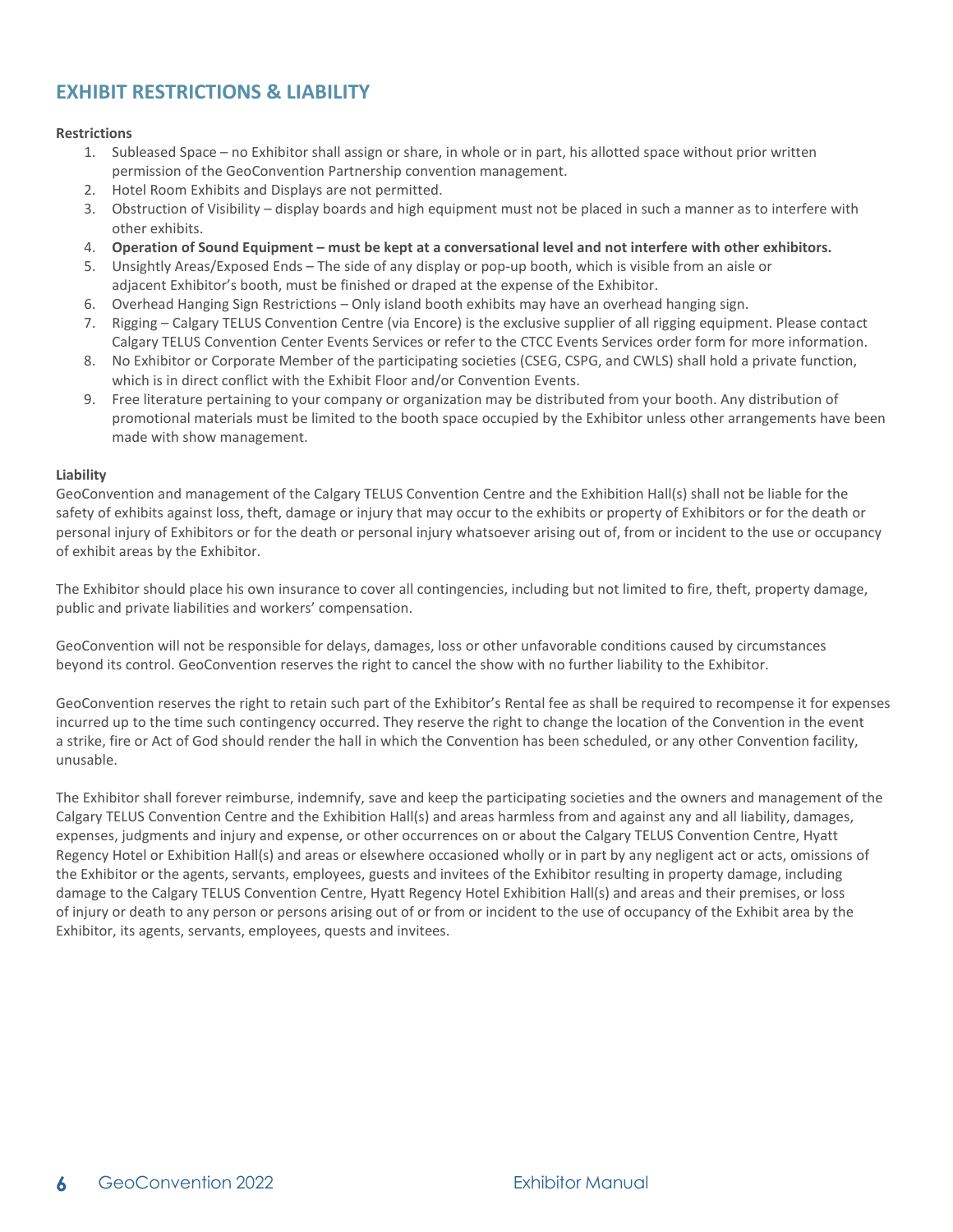## **Priority Point System for GeoConvention 2022 Calgary, Alberta Canada**

The priority point system is used to assign booths in an impartial and unbiased manner. Exhibitors receive points based on 4 categories. Points are totaled, and booth assignments are made based on the total number of points. The GeoConvention partner societies are:

- Canadian Society of Petroleum Geology (CSPG)
- Canadian Society of Exploration Geophyscists (CSEG)
- Canadian Well Logging Society (CWLS)

Priority Points are not transferable, nor can they be combined for booth assignments; **this outline will apply to the 2023 Convention**. The four categories for point accumulation are:

- 1. Sponsorship Participation
- 2. Exhibition Participation
- 3. Membership in Partner Societies
- 4. Advertising Participation

## **1. Sponsorship Participation (Maximum of 100 Points)**

Sponsorship at GeoConvention or with one of our Partner Societies will earn 3 points per \$1,000 of sponsorship contributed for the previous two years.

## **2. Exhibition Participation (Maximum of 50 Points)**

5 points are collected for each year of participation in the GeoConvention during the previous 5 years plus 1 point per 10x10 space over that span. In addition, an additional 4 points for exhibition at another partner society event (both, paid table, etc) will be awarded

## **3. Membership in Partner Societies (Maximum of 10 Points)**

Membership in a Partner Society earns .5 point per year per person up to the maximum points

## **4. Advertising Participation (Maximum of 40 Points)**

Advertising priority points will be calculated from December 2021 through December 2022 for application to the 2023 allocation and is based on the outline below.

| Partner society advertising      | 1 point per \$500 spent        |
|----------------------------------|--------------------------------|
| <b>Convention Delegate Book:</b> | 3.0 points                     |
| GeoConvention website:           | 4.0 points                     |
| <b>GeoConvention Showcase:</b>   | 3 points per 30 minutes booked |

## BOOTH LOCATION SELECTION

Exhibitors will select their booth location based on the company with the highest number of points selecting first. The points will be used to prioritize booth allocation. If companies have the same quantity of points, the contract received earliest will have preference.

#### EARLY TAKE DOWN An exhibitor taking down their booth prior to the end of the exhibit floor hours will lose all of their accumulated points.

## METHOD FOR EARNING ADDITIONAL POINTS.

10 bonus priority points are awarded to companies that complete and return the application within a calendar month of the convention for next year's meeting. We do not accumulate the bonus points; they are good for the subsequent year only.

Updated March 2022